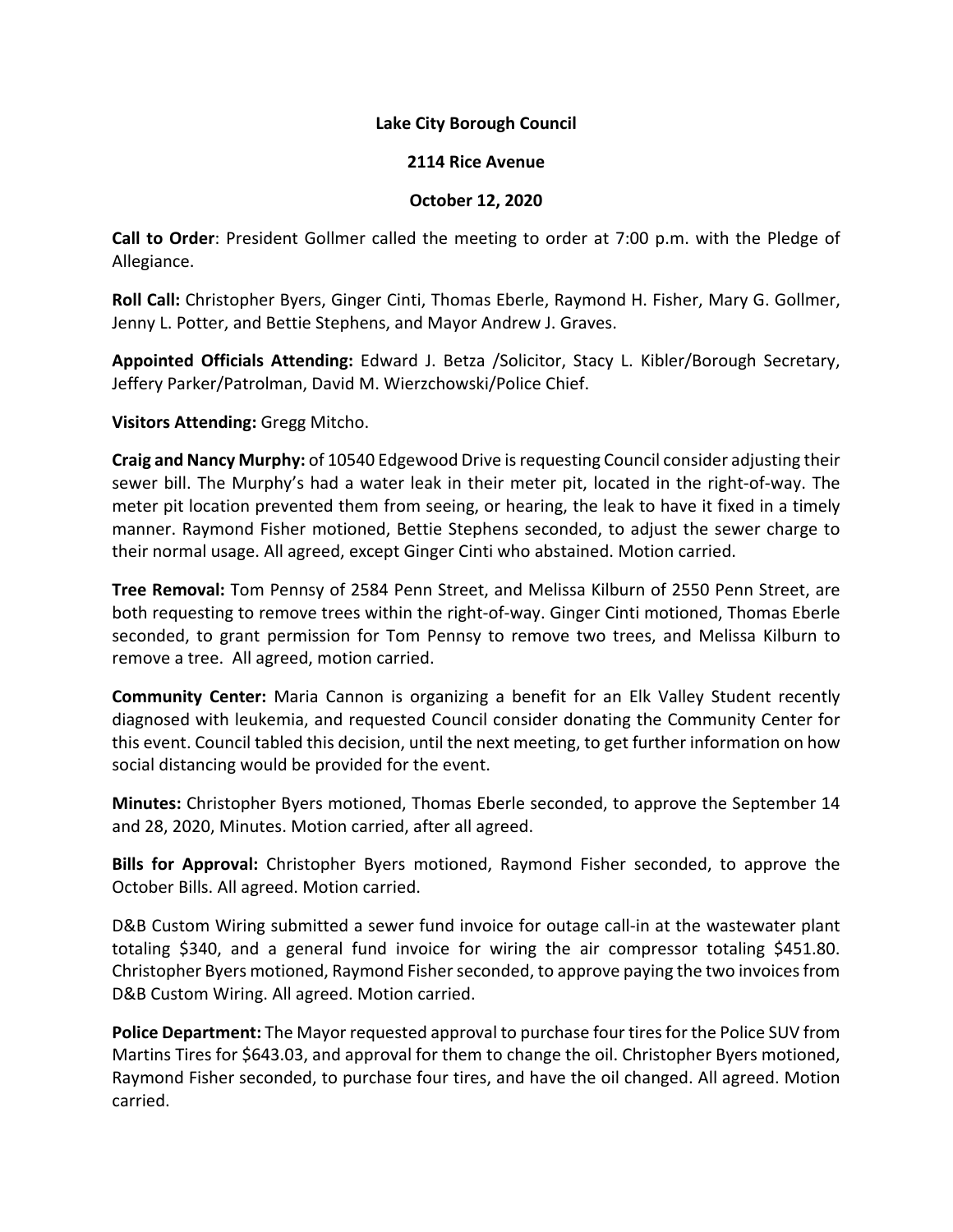**Training Certification:** Chief Wierzchowski presented Council with the training certificates for the department. Council will review the information provided, and contact the Chief with any questions.

**Bench:** Thomas Eberle motioned, Ginger Cinti seconded, to keep the detention bench. All agreed, except Raymond Fisher, Jenny Potter, and Bettie Stephens. Motion carried. The bench will be kept for possible future installation in the department.

**One Ton:** Christopher Byers motioned, and Ginger Cinti seconded, to advertise the Ford F450 for bid, with a minimum bid of \$4,500. All agreed. Motion carried.

**Security System:** Raymond Fisher will meet with Borough Secretary to prepare specifications for the water and wastewater plants security systems. Council requested a front and rear camera at the water plant, and cameras on the front gate, garage, PAC, sludge press, and office building at the wastewater plant.

**Budget:** The proposed 2021 budget was presented to Council for review. Any comments or changes can be submitted to the Treasurer.

**Julia Drive:** Council agreed Engineer Halmi would continue to engineer the Julia Drive sanitary sewer grant project.

**Stove:** No bids were received for the purchase of the stove at the Community Center. Council tabled readvertising.

**Laughlin Subdivision:** The Laughlin Subdivision will have completed forming the LLC by the end of the week. The LLC will be known as Laughlin Subdivision Water Association.

**Part-time Plow Driver:** The Borough Secretary will contact Jack Dipolito regarding plowing, as needed, for nights, weekends, and holidays.

**Handbook:** Ginger Cinti motioned, Thomas Eberle seconded, to update the handbook. All agreed, motion carried. The handbook will remove merit pay, and replace with compensation, or wages which will be reviewed annually on your anniversary date. Anniversary Date will read your "official" anniversary date is the date Council took "official action" on your hiring.

**Trash Contract:** Ginger Cinti motioned, Christopher Byers seconded, to advertise the bid for trash removal. All agreed. Motion carried. The five year contract will be bid with Fairview Township, Girard Borough, Girard Township, Lake City Borough, and Platea Borough.

**Wastewater Treatment Plant Truck:** Bob Ferrando Ford quoted \$35,592 for the purchase of a F250 4x4, with plow, for the wastewater treatment plant. Thomas Eberle motioned, Raymond Fisher seconded, to accept the quote from Bob Ferrando Ford Sales. All agreed. Motion Carried.

**PAC and Drying Bed Roofs:** Council tabled roofing the buildings at the wastewater treatment plant until next year.